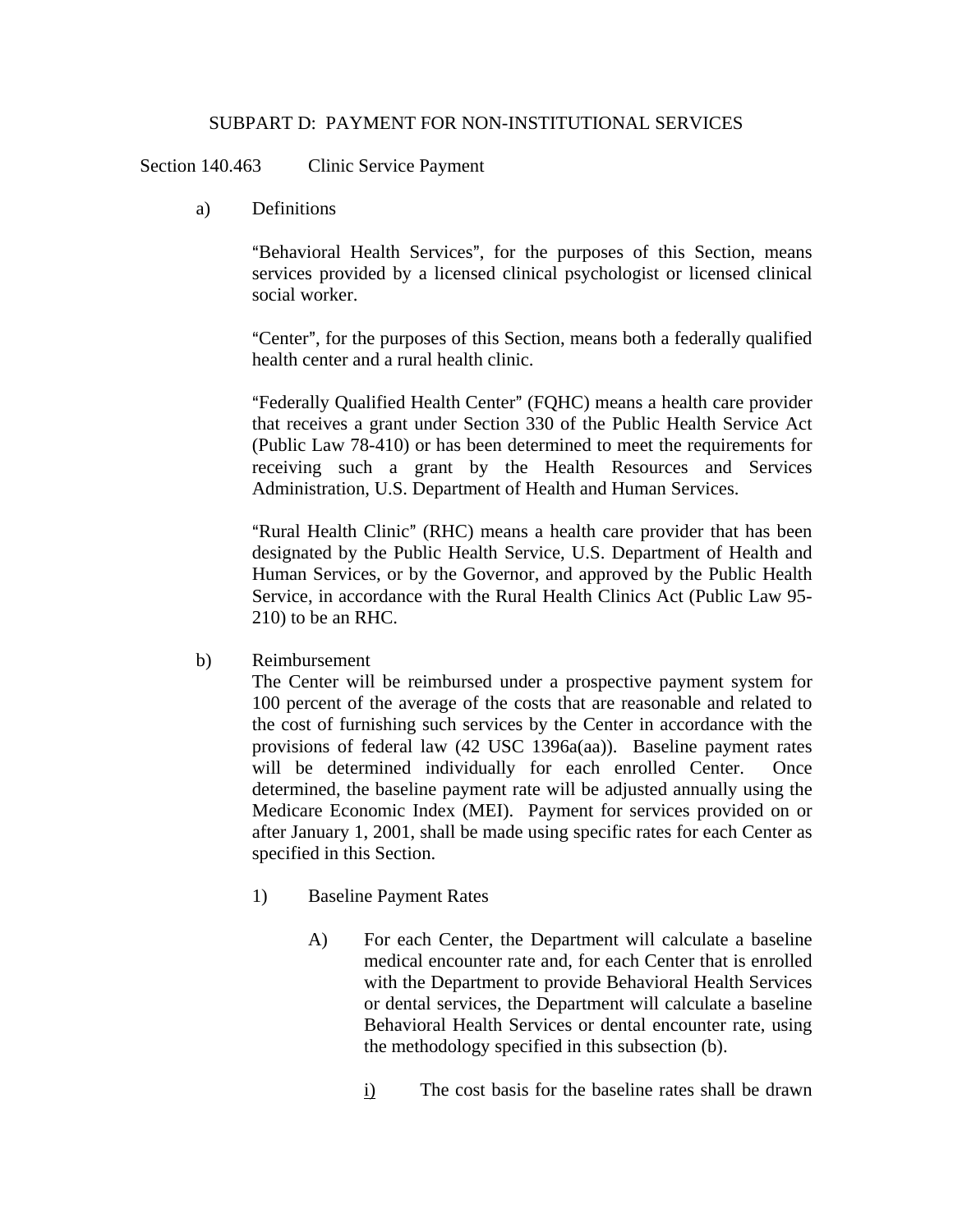from individual Center cost reports for Center fiscal years ending in 1999 and 2000 or, in the instance of a Center that did not operate during the entirety of those periods, cost reports that cover the portions of those periods during which the Center was in operation.

- ii) Pending federal approval, for dates of service provided by an FQHC on or after January 1, 2006, the cost basis for the baseline rates shall be the greater of an encounter rate using the criteria under  $(b)(1)(A)(i)$  above, or the same criteria that uses the Center's cost reports ending in 2002 and 2003 in place of cost reports ending in 1999 and 2000.
- B) The baseline payment rates shall be based upon allowable costs, reported by the Center, that are determined by the Department to be reasonable and efficient. The method for determining allowable cost factors is similar to that used for Medicare (42 USC 1395g), with the following significant differences. The Department's methodology shall:
	- i) Consider costs associated with services not covered under Medicare (e.g., pharmacy, patient transportation, medical case management, health education, nutritional counseling).
	- ii) Apply reasonable constraints on allowable cost, as described in subsection (b)(10) of this Section.
	- iii) Apply reasonable constraints on the total cost per encounter.
- C) The baseline payment rates for a Center shall be the average (arithmetic mean) of the annual reasonable costs per encounter, calculated separately for each of the fiscal years for which cost report data must be submitted using the methodology specified in subsections  $(b)(2)$ ,  $(3)$  and  $(4)$ of this Section for the medical encounter rate, dental encounter rate, and Behavioral Health Services encounter rate, respectively.
- 2) Annual Reasonable Cost Per Medical Encounter
	- A) The annual reasonable cost per medical encounter shall be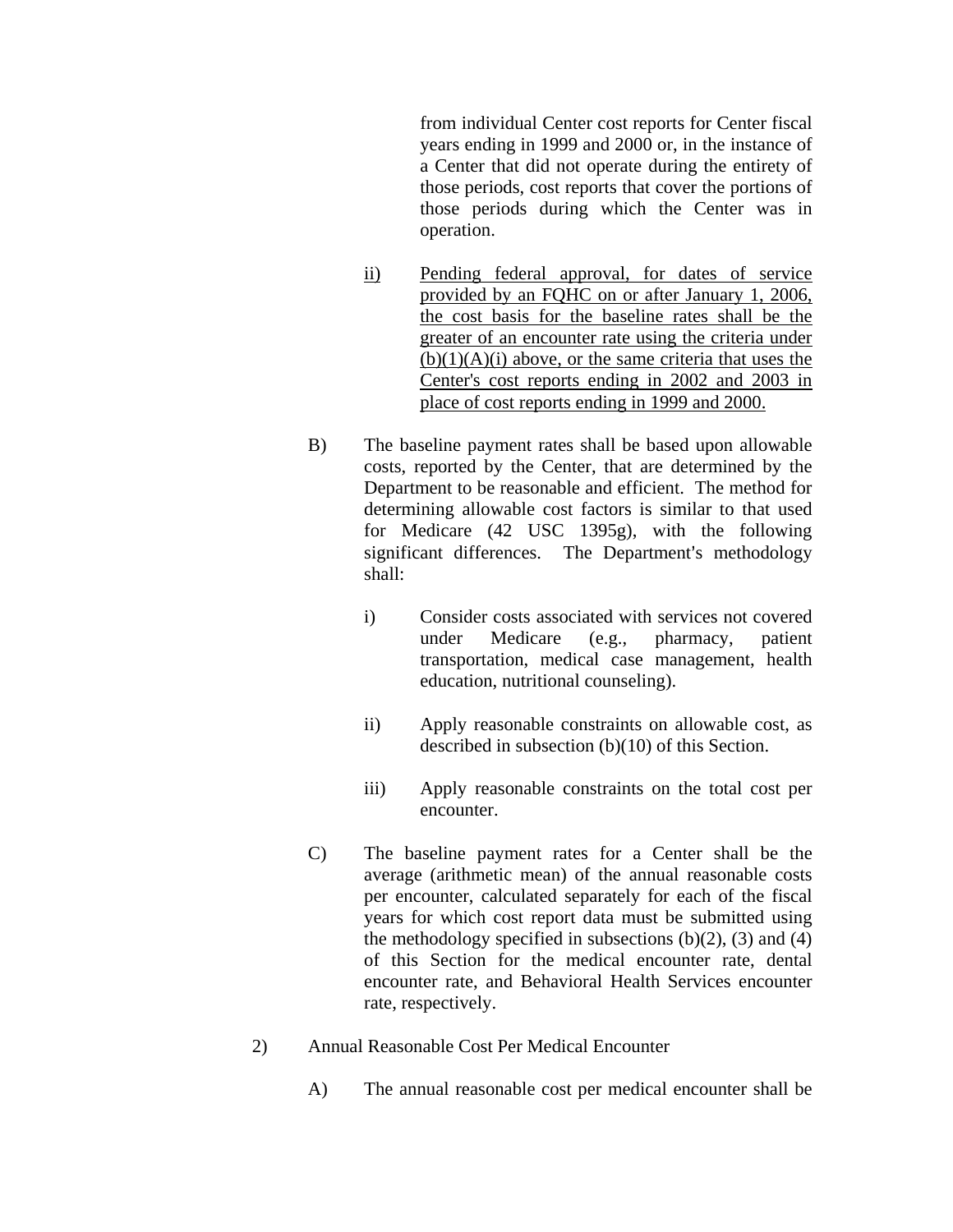the lesser of:

- i) The annual cost per encounter, as calculated in subsection  $(b)(2)(D)$  of this Section; or
- ii) The reasonable cost of providing a medical encounter, which shall be 105 percent of the Statewide median of the calculated annual costs per encounter for FQHCs or RHCs, as the case may be.
- B) The core services component. The core services component is the sum of the following two components:
	- i) The allowable direct cost per encounter, which is the quotient of the allowable direct cost, as defined in subsection  $(b)(1)(B)$  of this Section, for core services divided by the greater of the number of encounters reported by direct staff (e.g., staff specified in subsection  $(b)(10)(A)$  and, for the determination of encounter payment rates effective prior to January 1, 2002, subsection  $(b)(10)(C)$ ; or the number of encounters resulting from the application of the minimum efficiency standards found in subsections  $(b)(10)(A)$  and  $(b)(10)(C)$ ; and
	- ii) The allowable overhead cost per encounter, which is the product of the allowable direct cost per encounter multiplied by the Center's allowable overhead rate factor.

## C) Supplemental services component. The supplemental services component is the sum of the following two components:

i) The allowable supplemental cost per encounter, which is the quotient of the cost of services (e.g., pharmacy, patient transportation, medical case management, health education, nutritional counseling), excepting core services, dental services and, effective January 1, 2002, Behavioral Health Services, provided by the Center, divided by the greater of the number of encounters reported by direct staff; or the number of encounters resulting from application of the minimum productivity standards found in subsections  $(b)(10)(A)$  and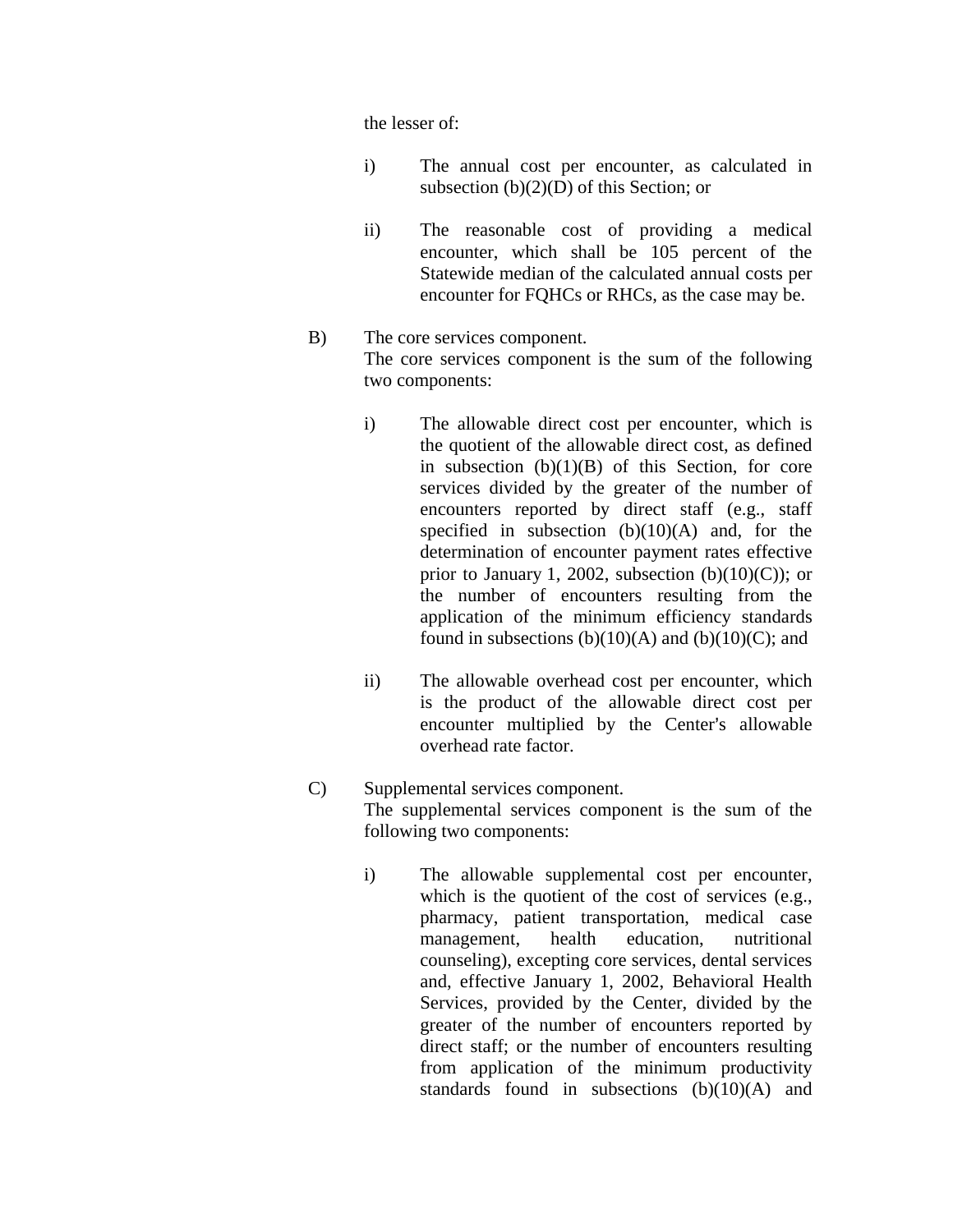## $(b)(10)(C)$  of this Section; and

- ii) The allowable overhead cost per encounter, which is the product of the allowable supplemental cost per encounter multiplied by the Center's allowable overhead rate factor.
- D) Annual cost per encounter. The annual cost per medical encounter is the sum of the core services component, as determined in subsection  $(b)(2)(B)$  of this Section, and the supplemental services component, as determined in subsection  $(b)(2)(C)$ .

## 3) Annual Reasonable Cost Per Dental Encounter

- A) The annual reasonable cost per dental encounter shall be the lesser of:
	- i) The annual cost per encounter, as calculated in subsection (b)(3)(B) of this Section; or
	- ii) The reasonable cost of providing a dental encounter, which shall be105 percent of the Statewide median of the calculated annual costs per encounter for FQHCs or RHCs, as the case may be.
- B) Annual cost per encounter. The annual cost per encounter is the sum of the following two components:
	- i) The allowable direct cost per encounter, which is the quotient of the allowable direct dental cost, as defined in subsection  $(b)(1)(B)$ , divided by the greater of the number of encounters reported by direct dental staff; or the number of encounters resulting from the application of the minimum efficiency standard found in subsection (b) (10)(B); and
	- ii) The allowable overhead cost per encounter, which is the product of the allowable direct cost per encounter multiplied by the Center's allowable overhead rate factor.
- 4) Annual Reasonable Cost Per Behavioral Health Service Encounter Effective for services provided on or after January 1, 2002, a separate annual reasonable cost per Behavioral Health Service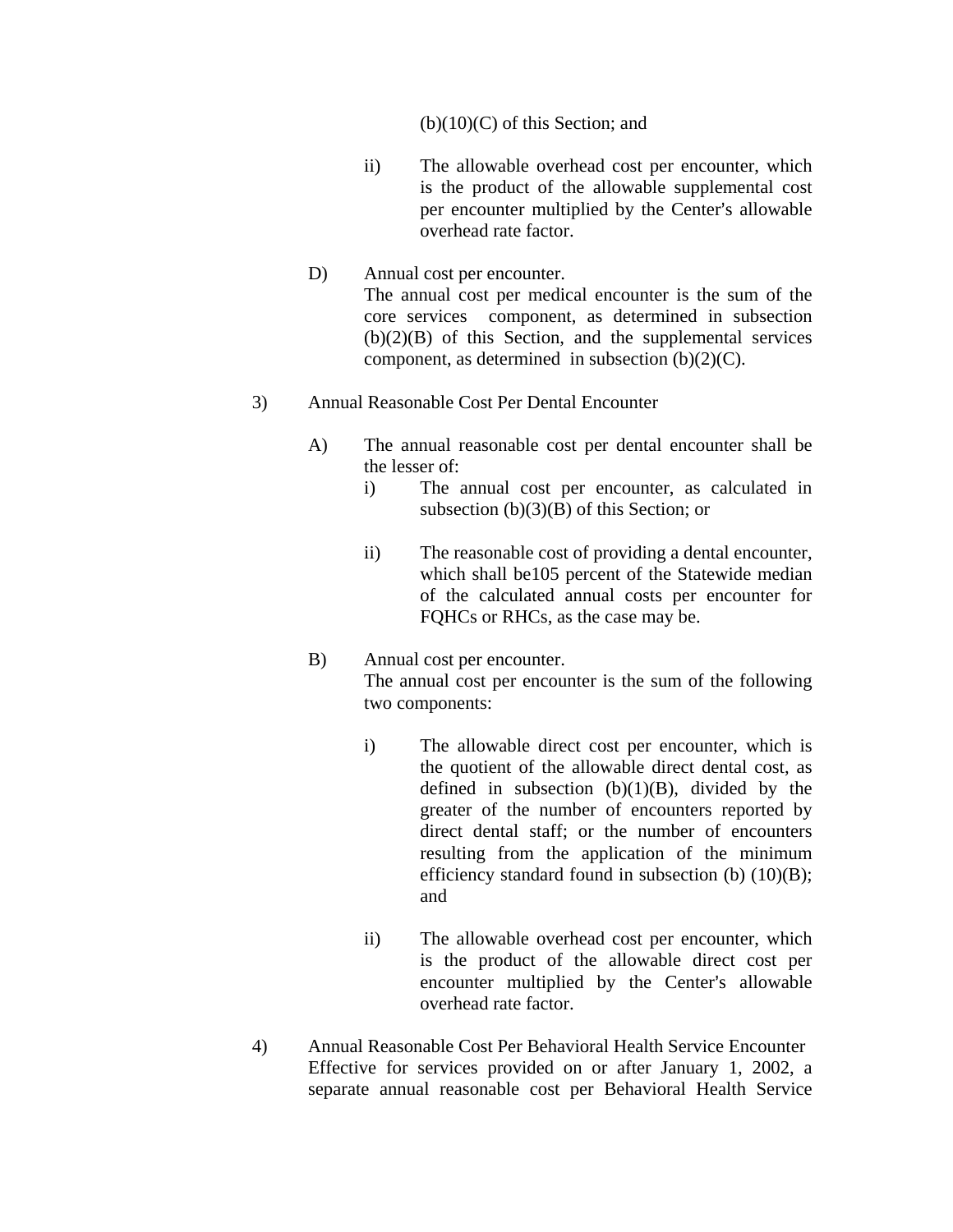encounter shall be determined.

- A) The annual reasonable cost per Behavioral Health Service encounter shall be the lesser of the following:
	- i) The annual cost per encounter, as calculated in subsection  $(b)(4)(B)$  of this Section.
	- ii) The reasonable cost of providing a Behavioral Health Service encounter, which shall be 105 percent of the Statewide median of the calculated annual cost per encounter for FQHCs or RHCs, as the case may be.
- B) Annual cost per encounter. The annual cost per encounter is the sum of the following two components:
	- i) The allowable direct cost per encounter, which is the quotient of the allowable direct cost for Behavioral Health Services, as defined in subsection  $(b)(1)(B)$  of this Section, divided by the greater of the number of encounters reported by direct behavioral health staff; or the number of encounters resulting from the application of the minimum efficiency standard found in subsection  $(b)(10)(C)$ ; and
	- ii) The allowable overhead cost per encounter, which is the product of the allowable direct cost per encounter multiplied by the Center's allowable overhead rate factor.
- 5) For any individual eligible under the medical assistance programs, a Center may bill only one medical encounter, one dental encounter, and one behavioral health encounter per day. A Center will be reimbursed for a service only if it has enrolled with the Department to provide that service.
- 6) Claims submitted to the Department must identify all services provided during the encounter.
- 7) Cost Basis

Each Center must annually complete a cost report, in a format specified by the Department, for the Center's fiscal year. Each FQHC must also annually submit a copy of financial statements audited by an independent Certified Public Accountant. The cost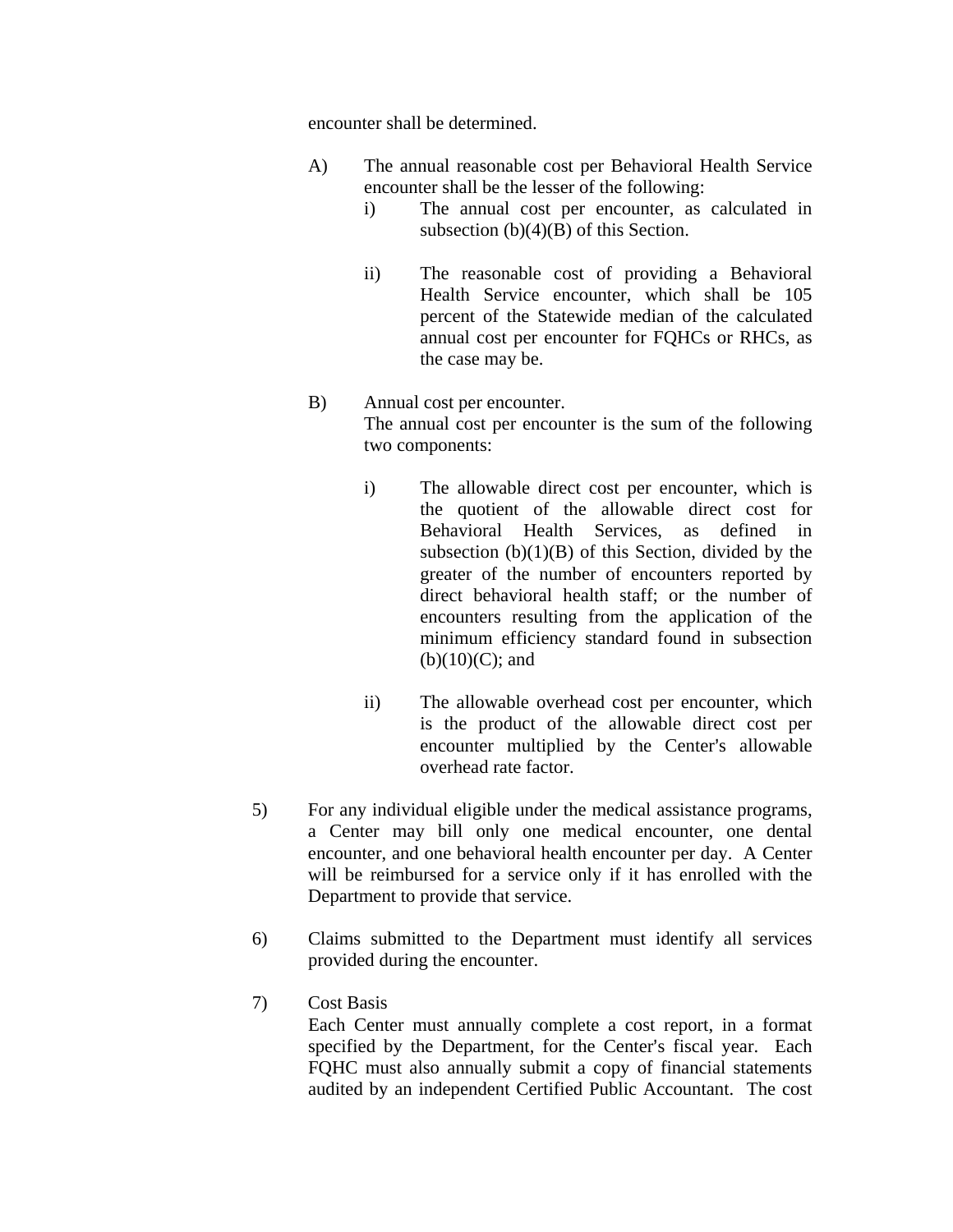report and audited financial statements must be filed with the Department within 180 days after the close of the Center's fiscal year, except for cost reports and audited financial statements for Center fiscal years 1999 and 2000 which, in the case of FQHCs, must be filed with the Department no later than November 30, 2001, and in the case of RHCs, must be filed no later than March 30, 2002. Except for the first year during which the Center begins operations, the cost report must cover a full fiscal year ending on June 30 or other fiscal year that has been approved by the Department. Payments will be withheld from any Center that has not submitted the cost report by the applicable filing date, and no payments will be made until such time as the reports or audited statements are received and approved by the Department.

- 8) Establishment of Initial Year Payment Amount for a New Center For any Center that begins operation on or after January 1, 2001, the payment rate per encounter shall be the median of the payment rates per encounter of neighboring FQHCs or RHCs with similar caseloads, as determined by the Department. If the Department determines that there are no such comparable Centers, then the rate per encounter shall be the median of the payment rates per encounter Statewide for all FQHCs or RHCs, as the case may be.
- 9) Rate Adjustments
	- A) Initial rate determinations.
		- i) On or about January 1, 2002, the Department shall determine the medical and dental encounter rates for each participating FQHC. These rates shall be paid for services provided on or after January 1, 2001. Claims submitted and adjudicated prior to the entry of these rates into the Department's claims processing system shall be reconciled for each affected FQHC.
		- ii) On or about January 1, 2003, the Department shall determine the medical and dental encounter rates for each participating RHC. These rates shall be paid for services provided on or after January 1, 2001. Claims submitted and adjudicated prior to the entry of these rates into the Department's claims processing system shall be reconciled for each affected RHC.
	- B) Annual adjustment.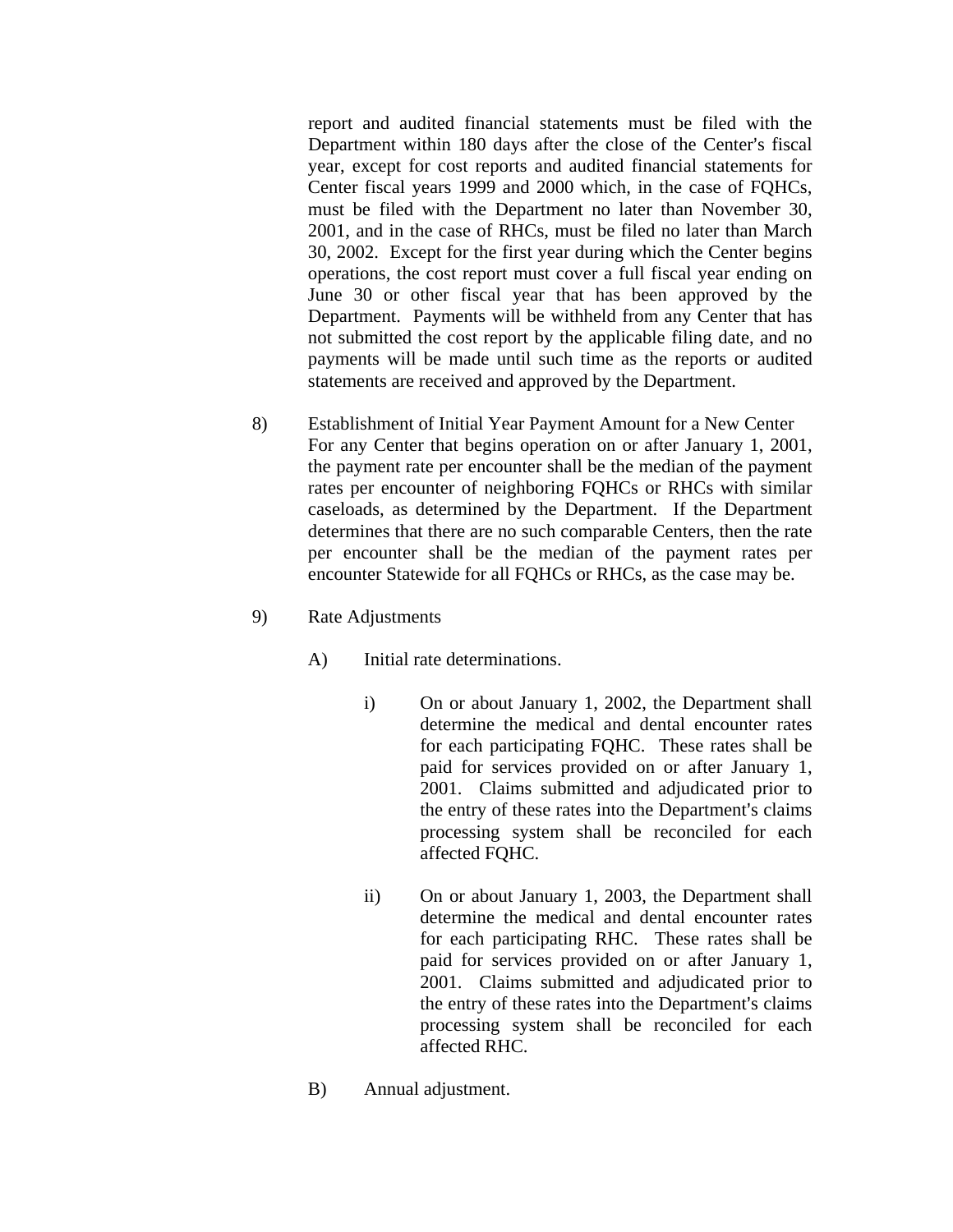- i) Beginning January 1, 2002, and annually thereafter, except as specified in subsection  $(b)(9)(B)(ii)$  of this Section, the Department will adjust baseline rates by the most recently available MEI. The adjusted rates shall be paid for services provided on or after the date of adjustment.
- ii) In the instance of a Center that provided Behavioral Health Services prior to January 1, 2002, for the purpose of applying the January 1, 2002, adjustment by the most recently available MEI, the baseline medical services encounter rate applicable for services provided from January 1, 2001, through December 31, 2001, shall be redetermined after removal of costs and encounters attributable to Behavioral Health Services.
- C) Scope of service adjustment.

If a Center significantly changes its scope of services, the Center may request that new baseline encounter rates be determined. Adjustments to encounter rates will be made only if the change in the scope of services results in the inclusion of Behavioral Health Services or dental services or a difference of at least five percent from the Center's current rate. The Department may initiate a rate adjustment, based on audited financial statements or cost reports, if the scope of services has been modified to include Behavioral Health Services or dental services or would otherwise result in a change of at least five percent from the Center's current rate.

- 10) Reasonable Cost Considerations The following minimum efficiency standards will be applied to determine reasonable cost:
	- A) Medical direct care productivity. The Center must average 4,200 encounters annually per full-time equivalent (FTE) for physicians and 2,100 encounters per FTE for mid-level health care staff (i.e., physician assistants, nurse practitioners, specialized nurse practitioners and nurse midwives).
	- B) Dental direct care productivity. The Center must average 1.5 encounters per hour per FTE for dentists.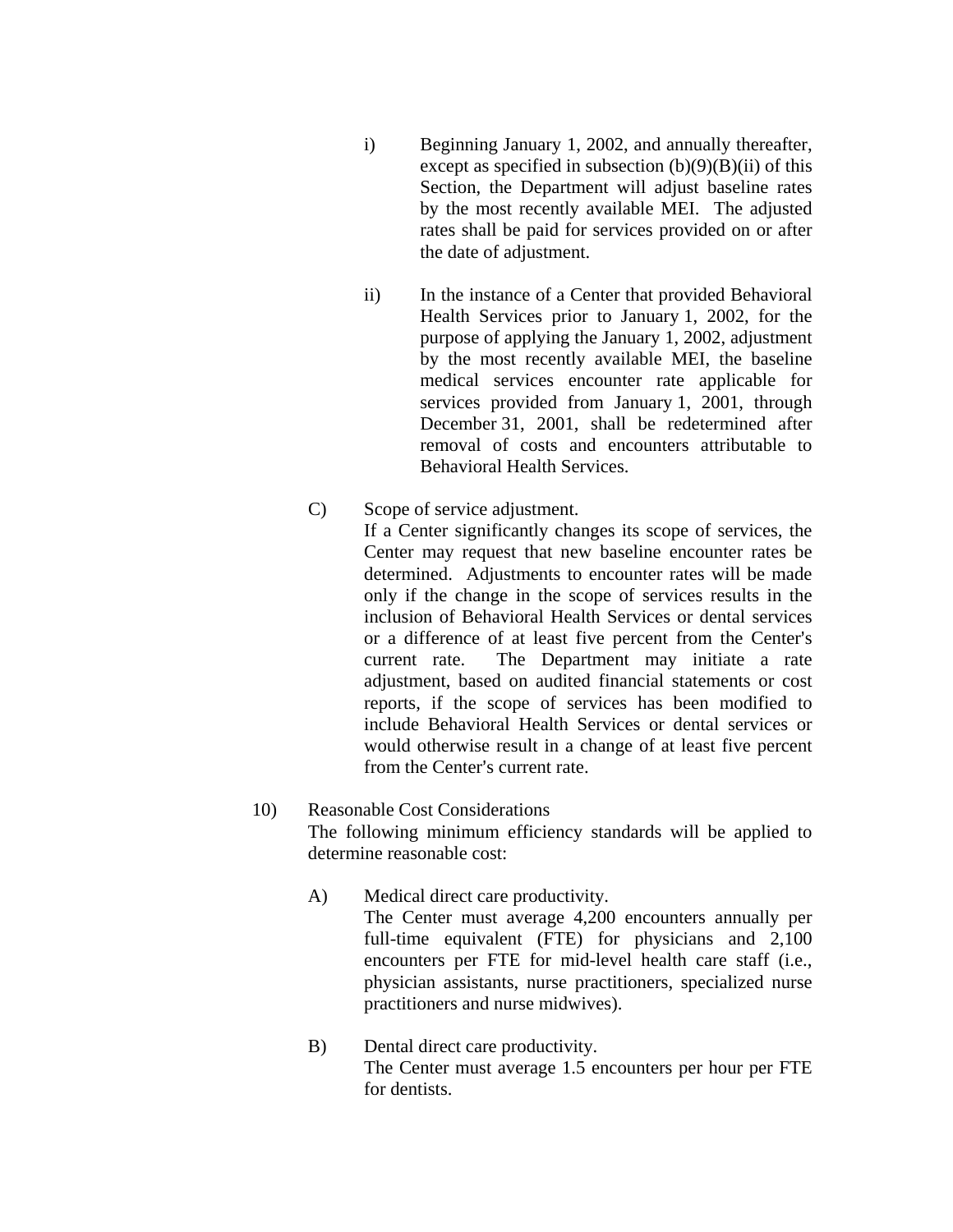- C) Behavioral health direct care productivity. The Center must average 2,100 annual encounters per FTE for licensed clinical psychologists and licensed clinical social workers.
- D) Guideline for non-physician health care staff. The maximum ratio of staff is four FTE non-physician health care staff for each FTE staff subject to the direct care productivity standards in subsections  $(b)(10)(A)$  and  $(B)$  of this Section.
- E) Allowable overhead. The maximum Medicaid allowable overhead cost is 35 percent of allowable total cost.
- 11) Adjustments for Medical Services Paid for by a Managed Care Organization (MCO)

 The Department shall make payment adjustments to a Center if it provides care through a contractual arrangement with a Medicaid MCO and is reimbursed an amount, reported to the Department, that is less than the minimum payment required in 42 USC 1396a(aa). The amount of any such payment adjustment shall be at a fixed annual rate as determined by the Department. For each Center so eligible, a payment adjustment shall take into consideration the total payments made by the MCO to the Center (including all payments made on a service-by-service, encounter or capitation basis). In the event that Center cost data related to MCO services are unavailable to the Department, an estimate of such costs may be used that takes into consideration other relevant data. Adjustments will be made, at least quarterly, only for Medicaid eligible services. All such services must be defined in a contract between the Center and the MCO. Such contracts must be made available to the Department.

12) Audits

All cost reports will be audited by the Department. The Center will be advised of any adjustment resulting from these audits.

- 13) Alternate Payment Methodology for Government-Operated Centers
	- A) A Center operated by a State or local government agency may elect to be reimbursed under the alternate payment methodology described in this subsection (b)(13).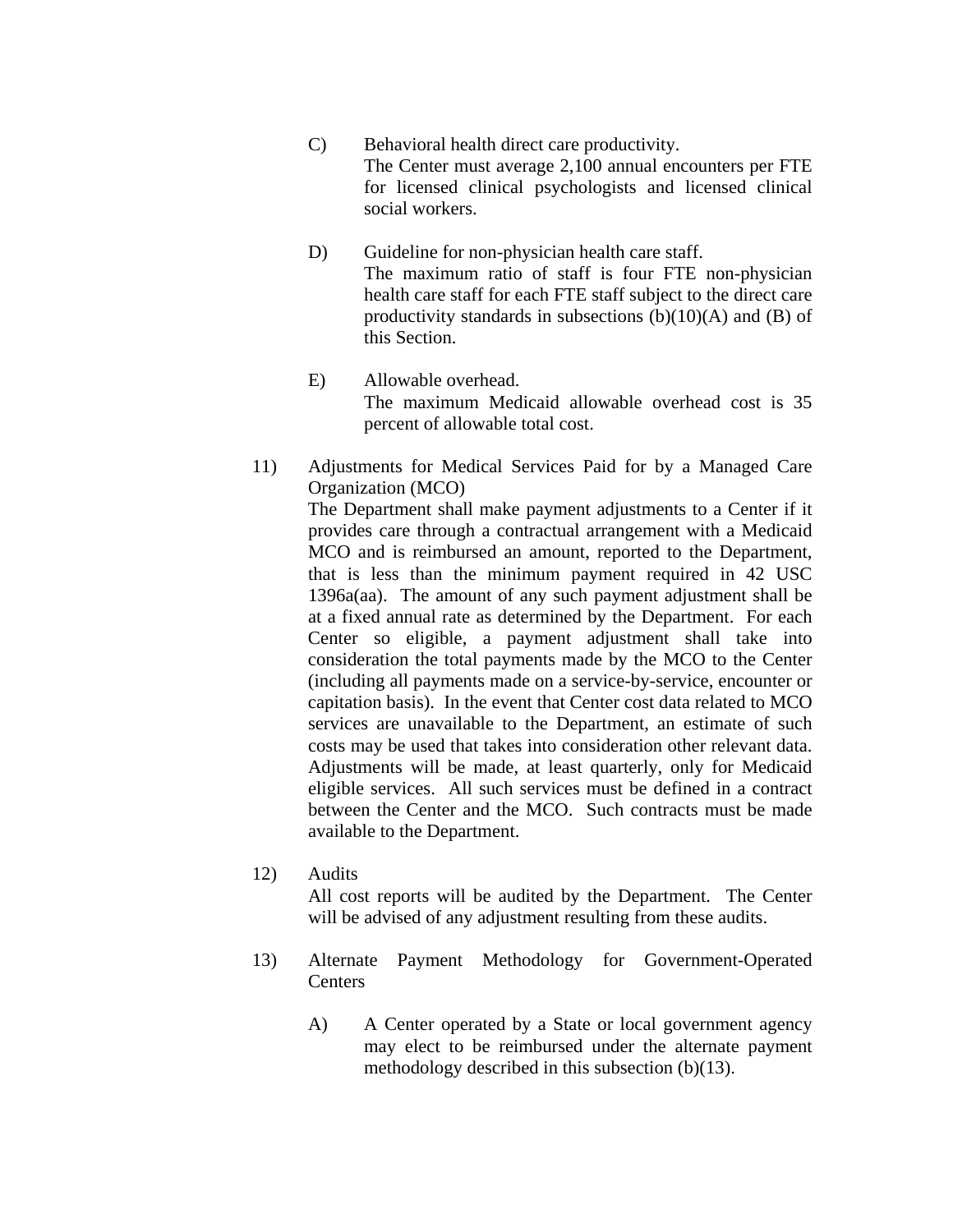- B) The State or local government agency shall enter into an interagency or intergovernmental agreement, as appropriate, with the Department that specifies the responsibilities of the two parties with respect to services provided by the Center and the funding of those services.
- C) The Center operated by a State or local government agency shall be reimbursed by the Department on a per encounter basis according to the provisions of subsections  $(b)(1)$ through (11) of this Section.
- D) The State or local government agency shall certify the expenditure of public funds in excess of reimbursement received from the Department, under subsection  $(b)(13)(C)$ of this Section, and any reimbursement from other payers (e.g., an insurance company, a managed care organization) for services provided to individuals eligible for medical assistance programs administered by the Department, provided the funds were not derived from a federal funding source or were not otherwise used as a State or local match for federal funds. The certification shall be in the form and format specified by the Department. The certification shall be filed within 30 days after the submission of the annual cost report. The certification shall compare expenditures within that cost reporting period to payments received or receivable for that same period.
- E) The certified expenditures shall be used by the Department to claim federal financial participation. Federal funds resulting from the claiming of the certified expenditures shall be distributed, according to the provisions of the agreement referenced in subsection (b)(13)(B) of this Section, to the State or the government agency that operates the Center that provided the services.
- 14) Alternate Payment Methodology for Certain Qualifying Centers
	- A) No later than 30 days after the initial rate determination specified in subsection  $(b)(9)(A)$  of this Section, the Department shall determine the eligibility of each Center for this alternative payment methodology. A Center will qualify for this alternative payment methodology if the Department's estimate of the total amount to be paid to the Center for services provided during the 12-month period ending December 31, 2001, under the reimbursement policy and rates in effect prior to the initial rate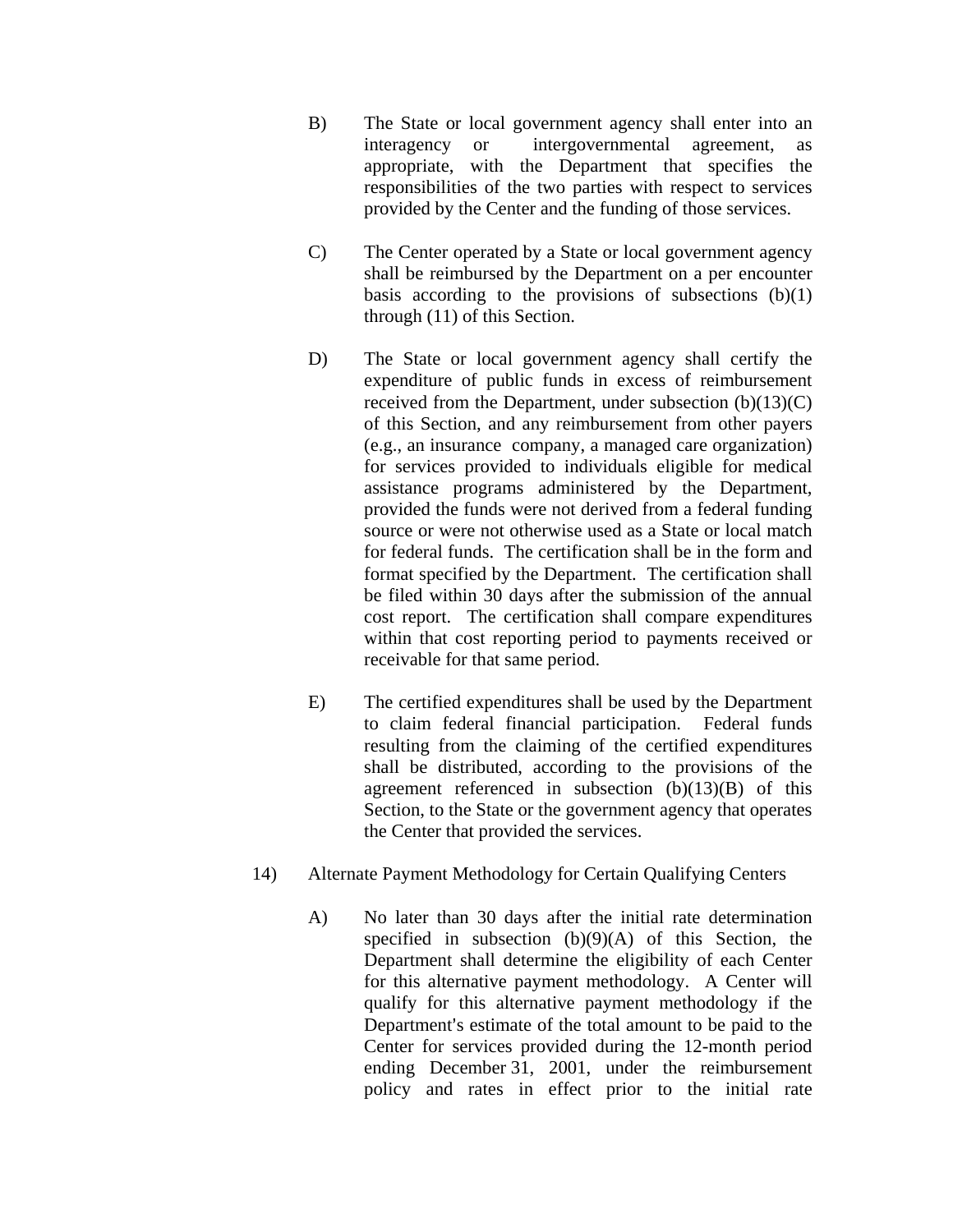determination, is greater than the total amount that will be paid for those same services under the initial rates. The Department shall notify each qualifying Center, in writing, of the result of this determination.

- B) A qualifying Center may, for services provided from January 1, 2002, through December 31, 2002, elect to be reimbursed under the alternate payment methodology described in this subsection  $(b)(14)$ . A qualifying Center must notify the Department, in writing, no later than 30 days after the date of the written notification from the Department, of its election to be reimbursed under this alternative payment methodology.
- C) A Center electing this alternative payment system shall be reimbursed by the Department on a per encounter basis according to the provisions of subsections  $(b)(1)$  through (11) of this Section, except the medical encounter payment rate shall be increased by an amount equal to twice the quotient resulting from the Department's estimate of the difference between the total amount to be paid to the Center for services provided during the 12-month period ending December 31, 2001, under the initial rates as determined in subsection  $(b)(9)(A)$ ; and the total amount that would have been paid under the payment rates in effect prior to the initial rate determination, divided by the Department's estimate of total medical encounters during the 12-month period ending December 31, 2001.

15) Alternate Behavioral Health Payment Methodology for Certain Qualifying Centers Centers that are certified by the Department of Human Services, Office of Mental Health, or the Department of Children and Family Services to provide Behavioral Health Services may elect an alternate payment methodology for their Behavioral Health Services. An election of this alternate payment methodology will allow the Centers to be reimbursed under the provisions of 59 Ill. Adm. Code 132 for Behavioral Health Services provided. A qualifying Center must notify the Department in writing, no later than 30 days after the date of the written notification from the Department, of its election to be reimbursed under this alternate payment methodology.

16) All service sites operated by a Center shall be reimbursed using the Center's established encounter rates, except in the instance where the site submitted separate cost reports for fiscal years ending in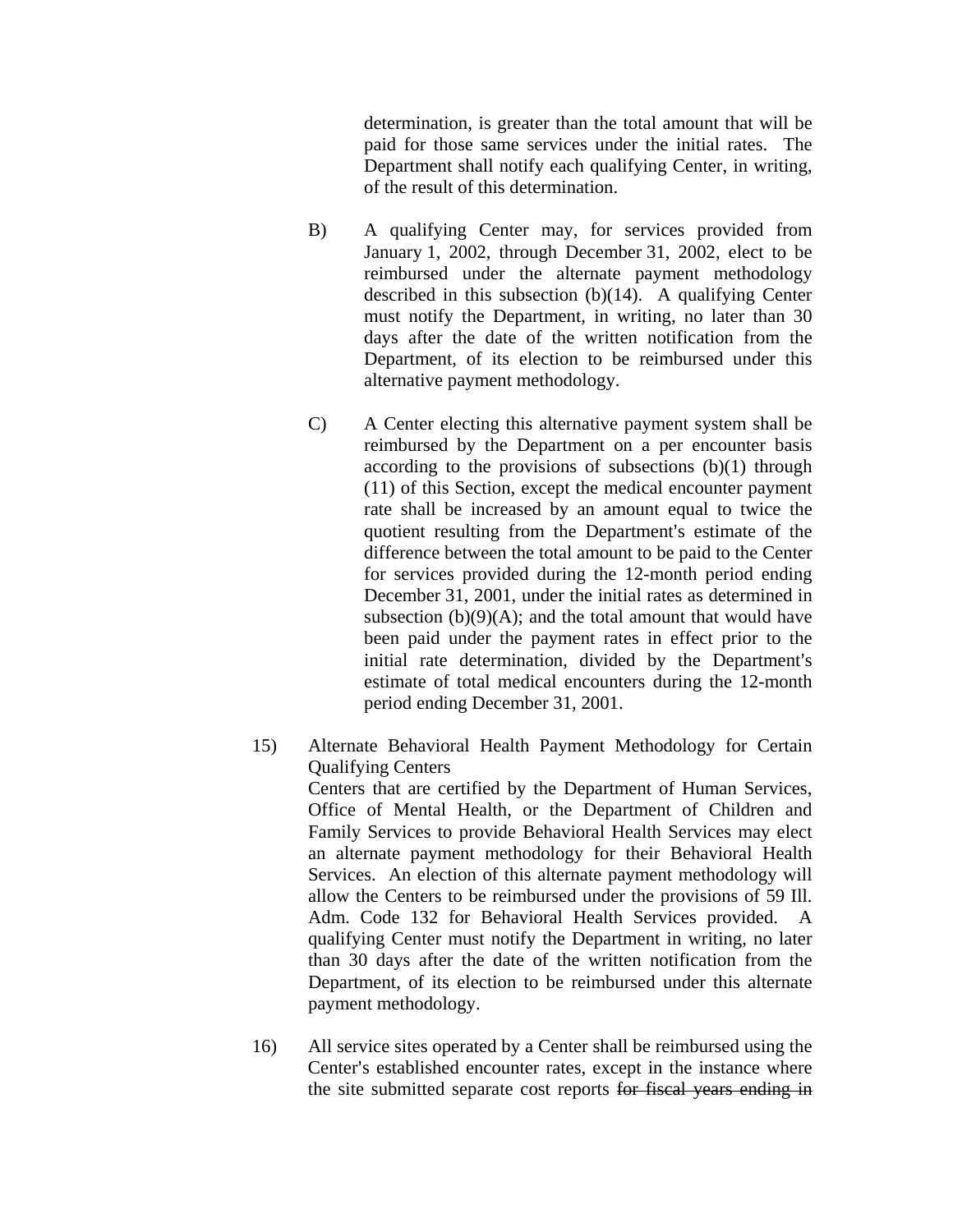1999 and 2000 and separate baseline rates were determined for the site.

- c) Rate Appeals Process
	- 1) All appeals of audit adjustments or rate determinations must be submitted in writing to the Department. Appeals must be submitted within 60 calendar days after the notification of such adjustments or rate determinations. If upheld, the revised audit adjustment or rate determination shall be made effective as of the beginning of the rate period.
	- 2) To be accepted for review, the written appeal shall include the following:
		- A) The current approved reimbursement rate, allowable costs, and the additional reimbursable costs sought through the appeal.
		- B) A clear, concise statement of the basis for the appeal.
		- C) A detailed statement of financial, statistical, and related information in support of the appeal, indicating the relationship between the additional reimbursable costs as submitted and the circumstances creating the need for increased reimbursement.
		- D) A statement by the Center's chief executive officer or financial officer that the application of the rate appeal and information contained in the Center's reports, schedules, budgets, books, and records submitted are true and accurate.
	- 3) Rate appeals may be considered for the following reasons:
		- A) Mechanical or clerical errors committed by the provider in reporting historical expenses used in the calculation of allowable costs.
		- B) Mechanical or clerical errors committed by the Department in auditing historical expenses as reported and/or in calculating reimbursement rates.
	- 4) The Department shall rule on all appeals within 120 calendar days after receipt of the complete appeal, except that, if additional information is required from the facility, the period shall be